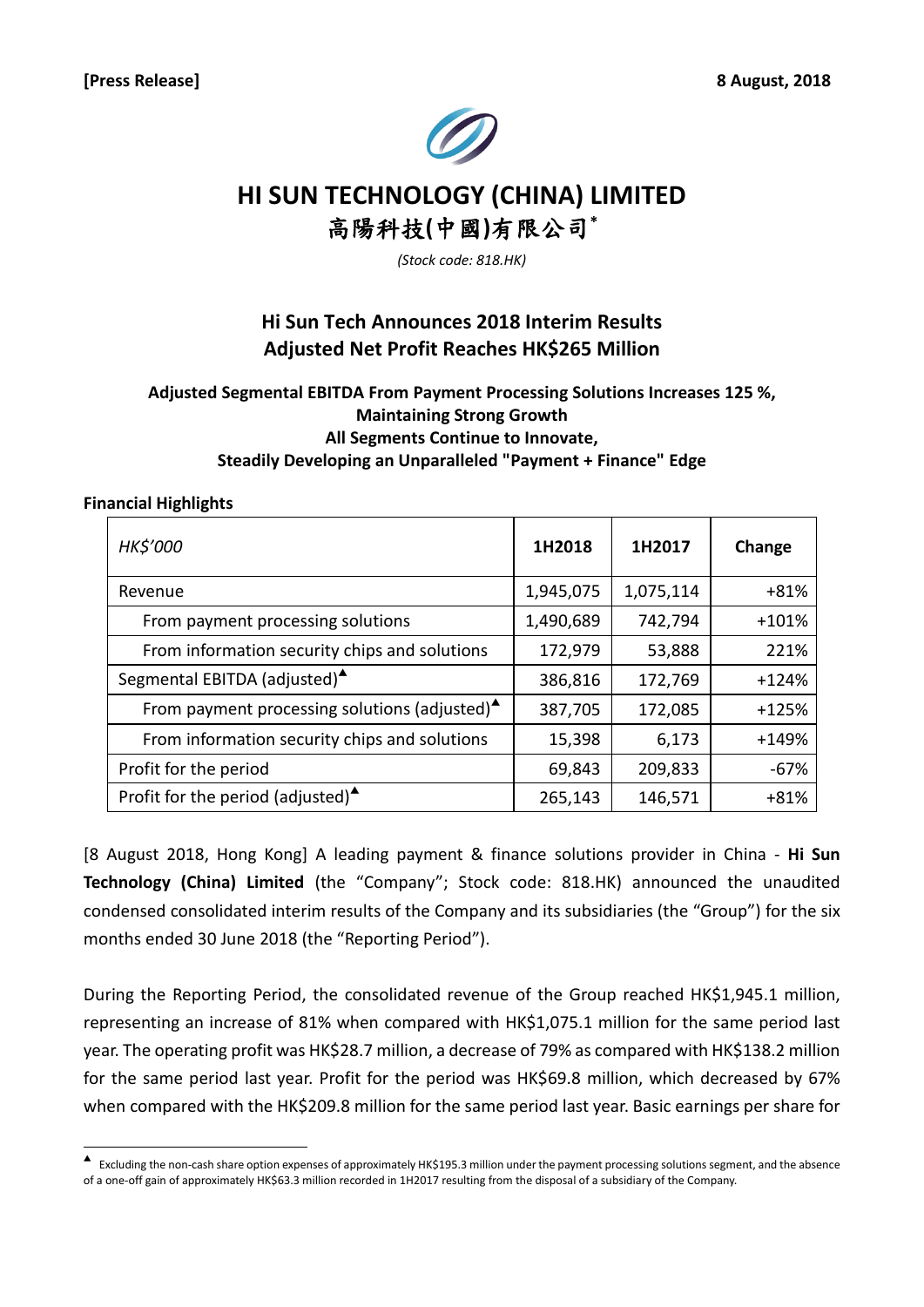profit attributable to equity holders of the Company decreased by 71% to HK\$0.02.

The Company recorded a one-off gain of approximately HK\$63.3 million resulting from the disposal of a subsidiary of the Company in the corresponding period of 2017, and the non-cash share option expenses of approximately HK\$195.3 million under the payment processing solutions segment during the Reporting Period. Excluding the above-mentioned one-off financial impacts, the Group's business performance showed a trend for continuous growth. Adjusted segmental EBITDA of the Group's core business was HK\$386.8 million, an increase of 124%, compared with HK\$172.8 million for the same period last year. Adjusted profit for the period reached HK\$265.1 million, representing an increase of 81% when compared with HK\$146.6 million for the same period last year.

## **Paralleled Technical Improvement and Innovative Channel Help Drive Both the Traditional Payment and Fintech Businesses to Record Growth**

During the Reporting Period, the Group's payment processing business continued its significant strategic direction of the Group and contributed source of revenue and profit. The Group's segmental revenue and adjusted segmental operating profit achieved growth for three consecutive years, excluding the one-off financial impact. Segmental turnover was HK\$1,490.7 million, an increase of 101% compared with HK\$742.8 million for the same period last year. Adjusted segmental EBITDA was HK\$387.7 million, a 125% increase compared with HK\$172.1 million for the same period last year.

The upgraded product features and innovative channels of the Group were stimulated by the continuous advancement in payment technology towards mobilization, intelligence and diversification, together with an increasing demand for payment service from micro merchants. By the end of June 2018, VBill (or "SXF", "隨行付支付有限公司") , a subsidiary of the Group primarily engaged in payment processing business, saw the accumulated active domestic merchants in Mainland China over 2.8 million (1H2017: approximately 2 million). During the Reporting Period, the accumulated transaction volume exceeded RMB685 billion, representing a year-on-year increase of over 46%. Monthly transaction volume hit a new high in the second quarter of 2018, exceeding RMB120 billion per month on average.

During the Reporting Period, through its innovative Xinlianmeng channel, the Group entered into contracts with over 500,000 sales personnels in China, which provided strong momentum for the expansion of micro merchants in second and third tier cities, and convincingly to become a significant driving force for the payment processing business to continue to flourish in the second half of 2018.

Additionally, the Group's fintech business has expanded nationwide, with a total loan granted amounted to RMB200 million. Meanwhile, the Group has launched its supply chain financial asset management platform and ascertained common intention to cooperation with a number of banks. The platform enables effective tackling of accounts receivable challenges faced by SMEs in logistics industry with regard to confirming accounts receivable, transfers, financing, etc.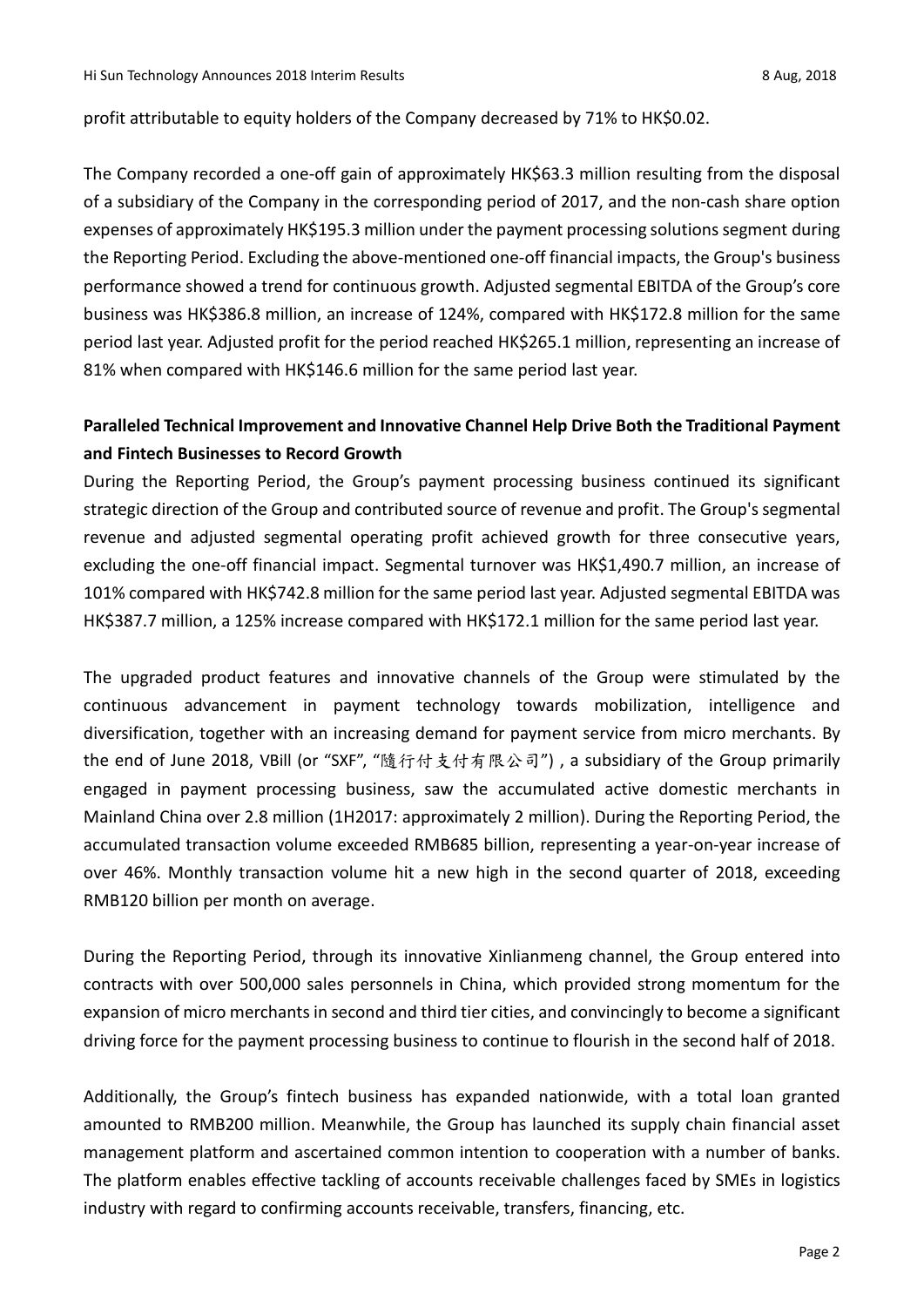## **Information Security Chips and Solutions Business Continued to Expand While All Segments Relentlessly Innovated**

With financial technology becoming more complex and emerging, the demand for security chips has hit a new high. During the Reporting Period, the Group's Information Security Chips and Solutions business continued to expand. Segmental turnover was HK\$173.0 million, during which the sales volume approximated that for the entire year of 2017. Sales of mag-stripe card security decoder chips remained stable, while sales of security micro-controllers increased dramatically. Other research projects are also progressing smoothly, combining with cost reduction initiatives rolled out by the Group to solidify its advantage in the industry.

Hi Sun pursued continuous innovation on its other fundamental businesses. For its Financial Solutions business—to help strengthen its presence in the traditional customer market, such as large stateowned banks, joint stock commercial banks and their overseas sub-branches. Meanwhile, the Group simultaneously invested in two aspects: (1) expanding medium and small-sized customer sectors such as city commercial banks, and (2) exploring the financial services market for non-banking clients. During the period, the Group was successfully shortlisted in certain financial related non-banking clients' IT service provider catalogues. In its platform operation solutions, the Group successfully renewed the operational supporting services contracts with China Mobile including the E-commerce Base, the IVR Base and the Animation Base. In addition, the Group invested various resources in expanding its payment and e-commerce products, and technology services projects. The Group would continue the establishment of market layout and the input of development resources over a short time, thereby extending business scope from the telecommunications industry to new areas including online healthcare, online education, etc.

**The Group commented**, "With the gradual implementation of regulatory policy for online payments including the disconnection of direct clearing business from the third-party payment companies and banks, as well as the establishment of centralized deposit account by The People's Bank of China, the Group is convinced that the payment industry will return to the business itself, while maintaining rapid growth. In this environment, the Group intends to take an active approach towards its business layout and continue its work to deepen its technological innovation and operational capabilities to consolidate the Group's own industry leading position. The Group will also capture the industry opportunities arising from the "New Regulation" (the Guiding Opinions on Regulating the Asset Management Business of Financial Institutions), and take advantage of the synergies and core technologies in fintech and service industry chain to generate higher returns for its shareholders, clients, and the society."

 $-$ End $-$